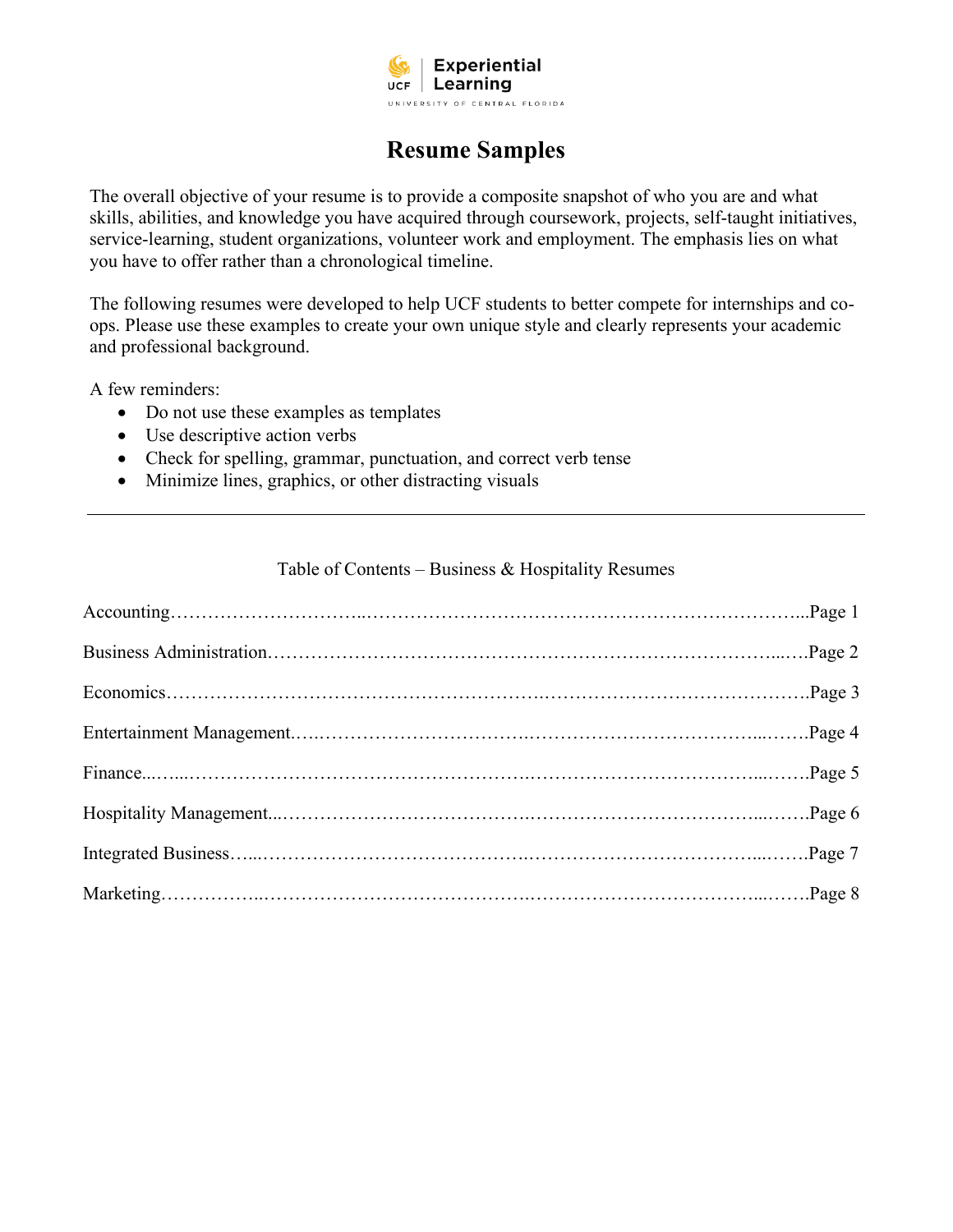# **OBJECTIVE**

To obtain an internship in an accounting related field where I can utilize and enhance my skills and abilities in the field of tax, as well as be able to demonstrate a strong work ethic and teamwork.

# **EDUCATION**

University of Central Florida **December 20XX**

**Bachelor of Science in Business Administration** Accounting Major GPA: **3.8**

Valencia Community College **Associate of Science in Electronics Engineering May 20XX**

## **RELEVANT COURSEWORK**

## *Taxation of Business* **• Intermediate Accounting • Auditing**

- Basic theory, concepts, practice, and methods of determining the taxable income and tax liabilities of business entities
- Federal income tax laws affecting the taxation of different business entities and transactions
- Able to identify the sources of tax law applicable to a taxpayer operating in more than one U.S. state
- Accounting theory and practice related to preparation, and interpretation of external financial statements
- Knowledge of standards, practices, and procedures followed in the audit function and basic knowledge of accounting information systems
- Principles of investments, including security markets, investment vehicles, and environment
- Basic understanding of international financial management

## **PROJECTS**

### **Junior Achievement Group Project Spring 20XX**

*Organizer and Volunteer*

- Worked with Junior Achievement to organize and fundraise for teacher's recognition
- Used creative problem solving to resolve any conflicts within our team
- Implemented project guidelines to keep team on task and to meet deadlines
- Collaborated with the school and my team to generate ideas for the event

# **EXPERIENCE**

## **AT&T Communication Orlando, FL June 20XX-Present**

*Outside Plan Technician*

- Worked as part of a team in a fast-paced environment, to meet project deadlines
- Communicated effectively with managers and engineers to ensure projects run efficiently
- Interacted with customer and assisted them with questions and fixed any service interruptions

### **Disney World, Central Shops Orlando, FL** March 20XX-May 20XX

*Craft Work*

- Worked as part of a team in a fast-paced environment to meet deadlines in building and finishing various products
- Crosstrained in many departments to be flexible
- Worked independently as required for certain projects
- Communicated effectively with everyone to ensure accuracy and consistence within the department

### **SKILLS**

*Software*: SAP, Turbo Tax, SEO Optimization *Languages*: Fluent in Spanish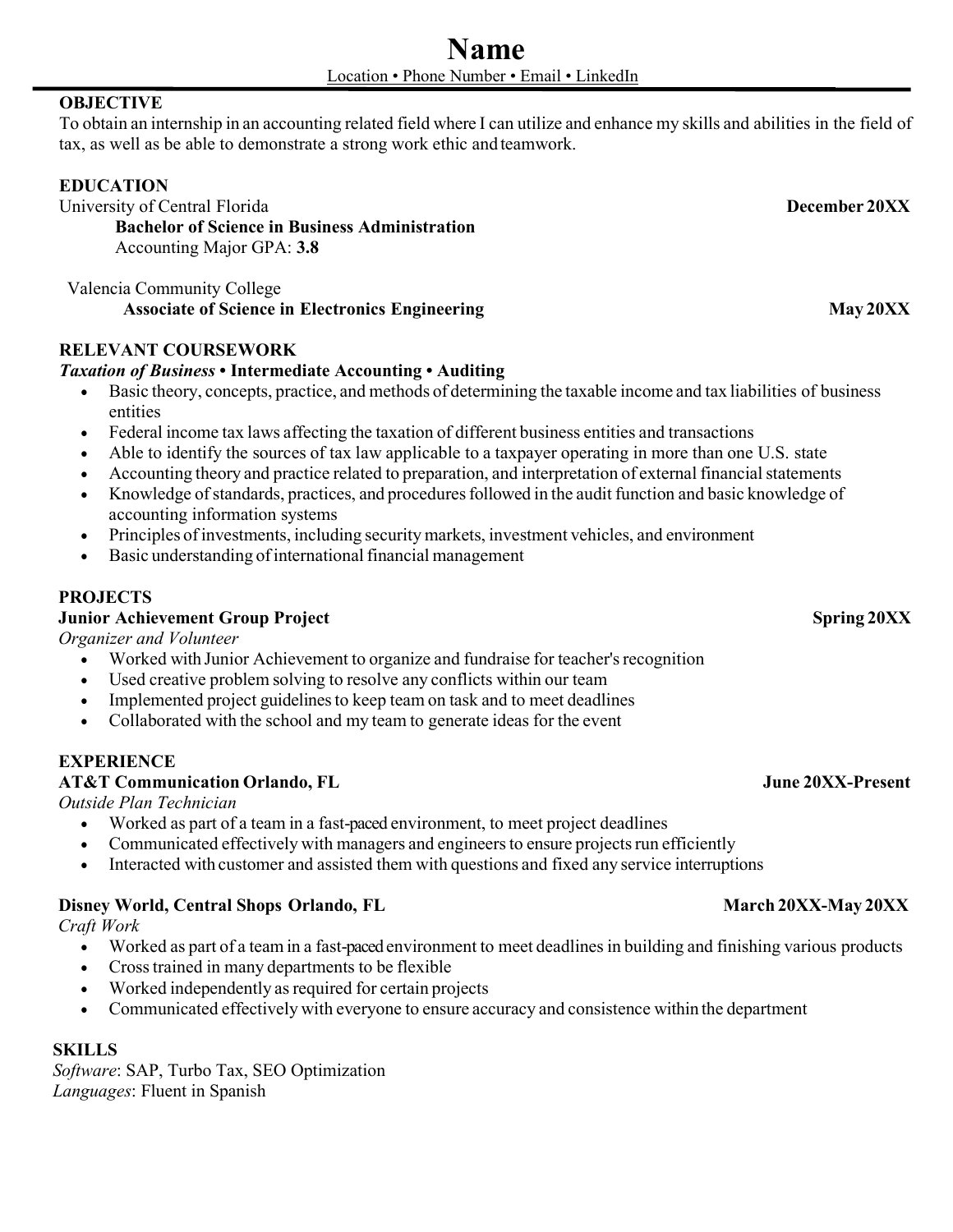# **EDUCATION**

# University of Central Florida – Orlando, FL May 20XX

Bachelor of Science: Business Administration Minor: Hospitality Management

# **EXPERIENCE**

# **University of Central Florida – Orlando, Florida August 20XX - Current**

**Academic Advisor for the College of Business**

- Advised **10-12** students per day on academic requirements for major
- Provided support and guidance to students experiencing academic and personal troubles
- Answered student inquiries and resolved problems related to curriculum and course prerequisites
- Reviewed student files to ensure deadlines were met for completing various graduation requirements
- Present Academic Success Planning Session (ASPS) for all incoming College of Business students

# **Hilton – Altamonte Springs, Florida** December 20XX - Current

# **Concierge**

- Created orders, documented special requirements and discussed needs with kitchen personnel to provide customers with desired food and minimize complaints
- Trained incoming staff on restaurant's practices, culture and procedures to maximize job satisfaction and productivity
- Collected credit card, cash and gift certificate payments from customers and made proper change for cash transactions
- Collaborated closely with guests, some VIP or celebrity, with high degree of respect for privacy

# **University of Central Florida – Orlando, Florida** January 20XX - January 20XX **Orientation Team Leader**

- Assisted in Facilitating Orientation for over 18,000 incoming students.
- Collaborated with First Year Experience to resolve problems, improve operations, and provide exceptional customer service
- Supported incoming students transition to college life by providing one-on-one support
- Troubleshoot and resolved issues with registration
- Facilitated group activities among assigned students and promoted community bonds through engaging events

# **LEADERSHIP EXPERIENCE**

# **Project First Class: Redefining Your Future** January 20XX-April 20XX

• Coordinated presentations for **120+** students in Seminole County high schools to promote higher education and UCF Resources

# **SKILLS**

**Technical:** Adobe Photoshop and Illustrator, Google Platforms **Languages**: Basic Haitian Creole (written and verbal)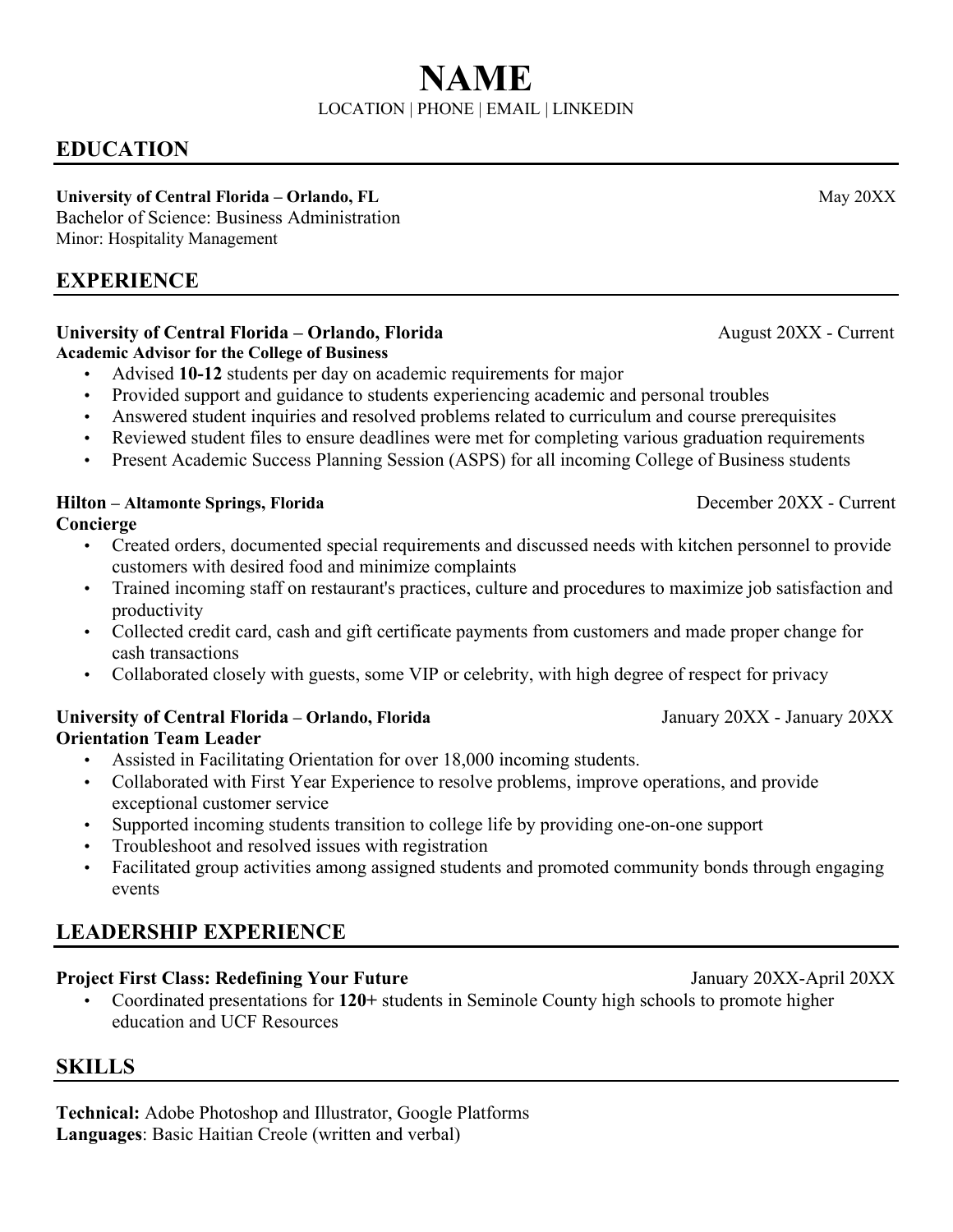# **Name**

#### Phone Number Email

#### **SUMMARY OF QUALIFICATIONS:**

- Two years of experience conducting quantitative research using econometric forecasting
- Developed business expansion models, potential revenue outcomes, and successful partnership proposals
- Strong interest in Financial Econometrics, Risk Analysis and Empirical Asset Pricing
- Technical skills include SPSS, SASS, OxMetrics, Microsoft Excel/Access, HTML
- Thorough understanding of advanced theory and policies

#### **EDUCATION:**

#### **Bachelor of Science in Economics** May 20XX

*Minor in Statistics* University of Central Florida, Orlando, FL

#### **RELATED EXPERIENCE:**

#### **Project Manager Assistant**

Enterprise Holdings, Lake Mary, FL Sept 20XX - May 20XX - May 20XX

- Evaluated results of weekly sales and recommended strategies on how to increase revenue
- Analyzed budget using balance sheet transactions and currency exchange to attain higher returns on investments
- Assessed the results of 12 web-based business databases and made software implantation improvement recommendations

#### **Intern**

ABC Bank, Jacksonville, FL May 20XX – Aug 20XX – Aug 20XX – Aug 20XX – Aug 20XX – Aug 20XX – Aug 20XX – Aug 20XX

- Prepare loan fact sheets and quantitative analysis for loan proposals
- Assist senior Vice President in making loan decisions for clients during weekly staff meetings
- Organize and maintain with confidentiality customer loan files and records
- Build and preserve strong relationships with customers with the highest level of professionalism

### **Economics Internship** Jan 20XX – Sept 20XX – Sept 20XX

PNC Financial Group, Orlando, FL

- Collected and analyzed information on laws and regulations on financing of infrastructure projects
- Networking with local employers to discuss future options for financing of urban transport projects
- Drafted various sections of case studies to be presented to clientele<br>• Supported project manager as needed on other office related tasks t
- Supported project manager as needed on other office related tasks to ensure customer satisfaction

### **ACTIVITIES:**

Finance Chair, Delta Sigma Pi (Professional Business Fraternity) May 20XX – Present

- Develop and manage annual budget
- Established and maintained audit system for organization
- Collect and present funding requests from committees

### **PROFESSIONAL AFFILIATIONS:**

Member, American Economic Association (AEM)<br>Member, National Association of Business Economics (NABE) Dec 20XX - Present Member, National Association of Business Economics (NABE)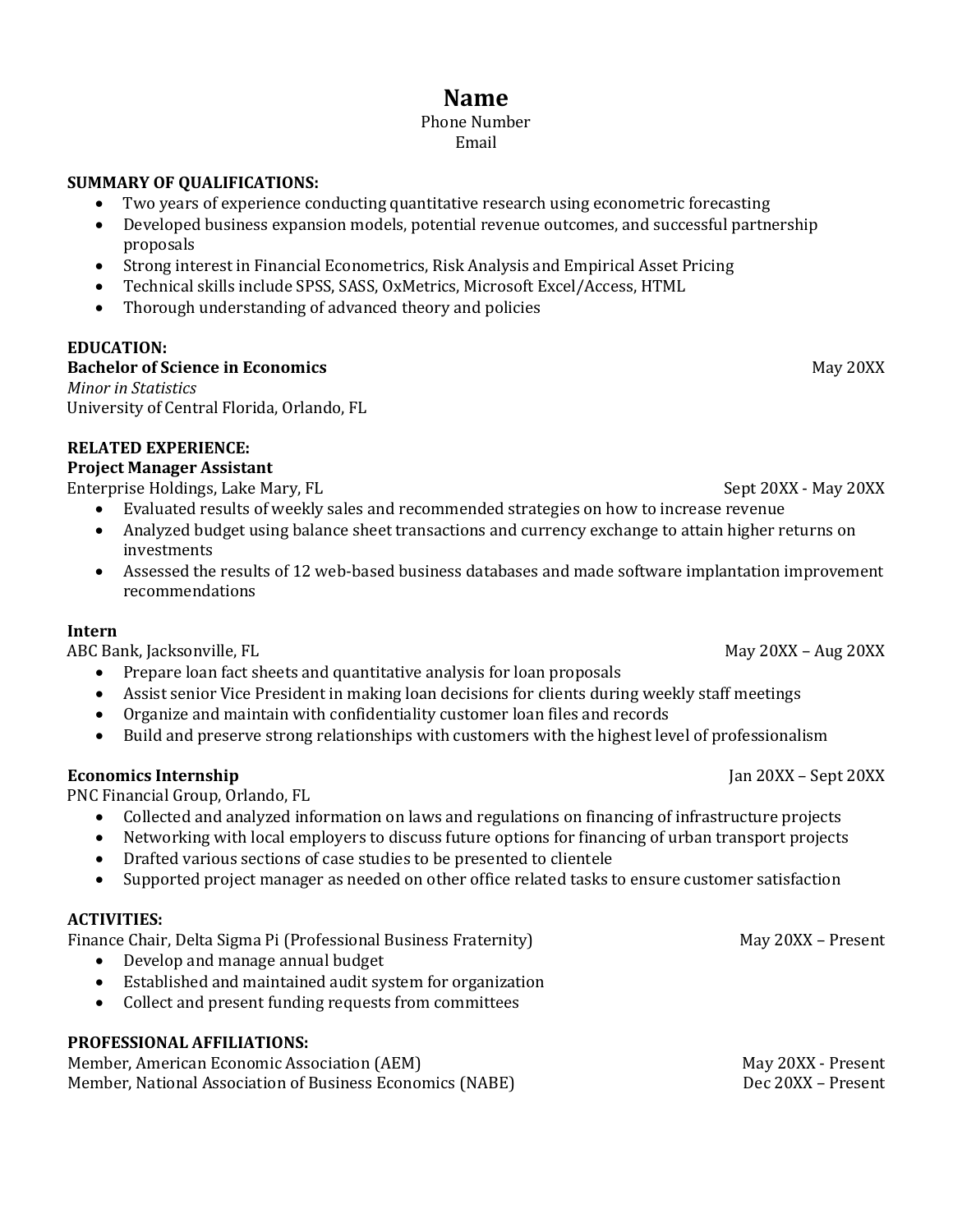# **Name**

# Address · Email · Phone Number LinkedIn

# **EDUCATION**

University of Central Florida, Orlando, FL May 20XX Controlled a state of the May 20XX May 20XX **Bachelor of Science in Entertainment Management** GPA: 3.32

# **RELATED COURSEWORK**

- Digital Marketing in Entertainment
- Entertainment Business

# **SKILLS**

Language: Beginner Spanish

## **ACADEMIC PROJECTS**

# **Entertainment Business Course Project: Branding Campaign Spring 20XX Spring 20XX**

- Build a mock-up brand identity for a new, local entertainment company
- Collaborate with a team of **6** on planning and execution of a campaign involving social media and street marketing tactics
- Design brochures, posters, and videos in support of promoting the brand

# **ENTERTAINMENT MANAGEMENT EXPERIENCE**

ABC Entertainment, Miami, FL May 20XX – August 20XX – August 20XX

# **Music Licensing Administration Intern**

- Processed **3-4** monthly licensing requests in a timely manner
- Conducted internet research on recordings that embody organization's copyrights
- Researched and compiled album release information for clients
- Drafted contractual agreements for artist representation

# **OTHER EXPERIENCE**

123 Performing Arts Center, Orlando, FL August 20XX – present

# **Ticket Sales Representative**

- Provided customer service as the box office window, helping patrons with ticket purchases, season subscriptions, and requests for event details
- Processed ticket order and requests using Tessitura and Ticketmaster applications

# **LEADERSHIP**

XYZ Fraternity, University of Central Florida, Orlando, FL September 20XX – present **Communications & Development Chair** August 20XX – present

- Oversee distribution of monthly newsletters to over **600** parents, chapter alumni, and the national office with updates on events, fundraising, and membership to elicit donations to the amount of **\$15,000** each year
- Outline and design newsletter and social media graphics using Adobe InDesign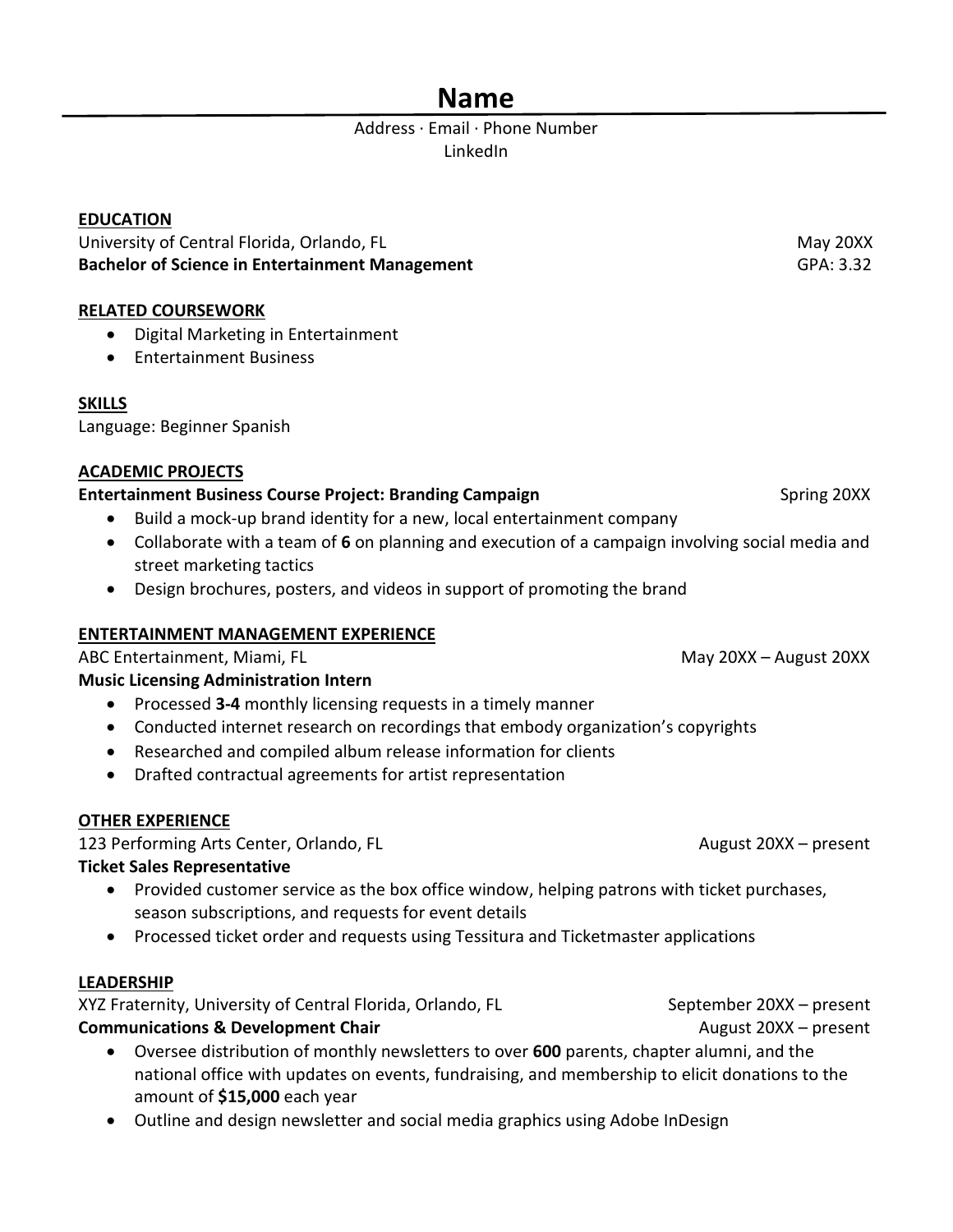# NAME

Phone Number | Address | Email | LinkedIn

# **EDUCATION**

*Bachelor of Science,* **Finance |** *Minor,* **Economics** *GPA* **3.27**

### **SKILLS**

**Technical Skills:** Morningstar, Thomson One, Capital IQ, Bloomberg, Tableau, Advanced Excel, R Statistical Language, HTML5, C553 **Language:** Fluent Spanish

### **FINANCE EXPERIENCE**

# **University of Central Florida Business Incubator Orlando, FL** | **January 20XX — May 20XX**

*Incubation Management Team Intern*

- Assisted clients with the development of pro forma financial statements seeking amounts up to **\$5 million** to present to angel investors
- Evaluated business plans and conducted feasibility analyses for applicant companies seeking entry into the Business Incubator program
- Assisted with client business needs which included market research, business plan development, resource identification, capital formation
- Aided client CEO's in the assessment of their company's target market and potential for local economic stimulation

*Investment Analyst Intern*

- Specialized in analyzing 100's of multi and single-tenant retail investments in Florida valued from **\$1 million to \$20 million**
- Responsible for gathering essential property and industry driven research using internal economic reports and historical data
- Analyzed 10-K and 10-Q SEC filings as well as earnings calls to forecast growth of retail market over the next three years
- Created investment reports utilizing all collected research and data to visualize competitive analysis and industry trends in Florida
- Compiled multiple databases for the Southeastern United States retail market covering over **3,000** properties

*Private Wealth Management Intern* 

- Assisted in the financial planning process for clients with **\$1-\$4 million** in assets and created suitable plans that best fit their needs
- Designed systemized processes through Excel that automatically updated the financial advisors core equity portfolios
- Researched multiple investment strategies and products through Baird, Credit Suisse and Morningstar research
- Developed investment strategies based on growth opportunities within specific sectors utilizing ETFs and options
- •

*Teller*

# **OTHER EXPERIENCE**

**Bank of America Celebration, FL** | **August 20XX - December 20XX**

- Dealt efficiently with customer traffic in the banking center of over 100-200 clients daily
- Processed savings bonds, cashier's checks and handled cash amounts up to \$250,000

### **LEADERSHIP** & **EXTRACURRICULAR EXPERIENCE**

**Collegiate Entrepreneurship Organization -** *President* **April 20XX - May 20XX** Financial Management Association - *Investment Committee Chair* **September 20XX - May 20XX Best Buddies –** *College Buddy Mentor* **January 20XX - August 20XX**

# **AWARDS**

**UCF Social Entrepreneurship Competition**, *Finalist* **May 20XX May 20XX UCF Business Plan Competition**, *Semi-Finalist May 20XX* **Tableau Student Data Challenge**, *Crowd Favorite and 3<sup>rd</sup> Place* **Conservery** *Costoper 20XX* **UCF Service-Learning Showcase**, *Recognition of Excellence September 20XX* 

# **Marcus** & **Millichap Orlando, FL** | **September 20XX - November 20XX**

# **Robert** W. **Baird & Co. Orlando, FL | May 20XX - August 20XX**

**University of Central Florida Orlando, FL | December 20XX**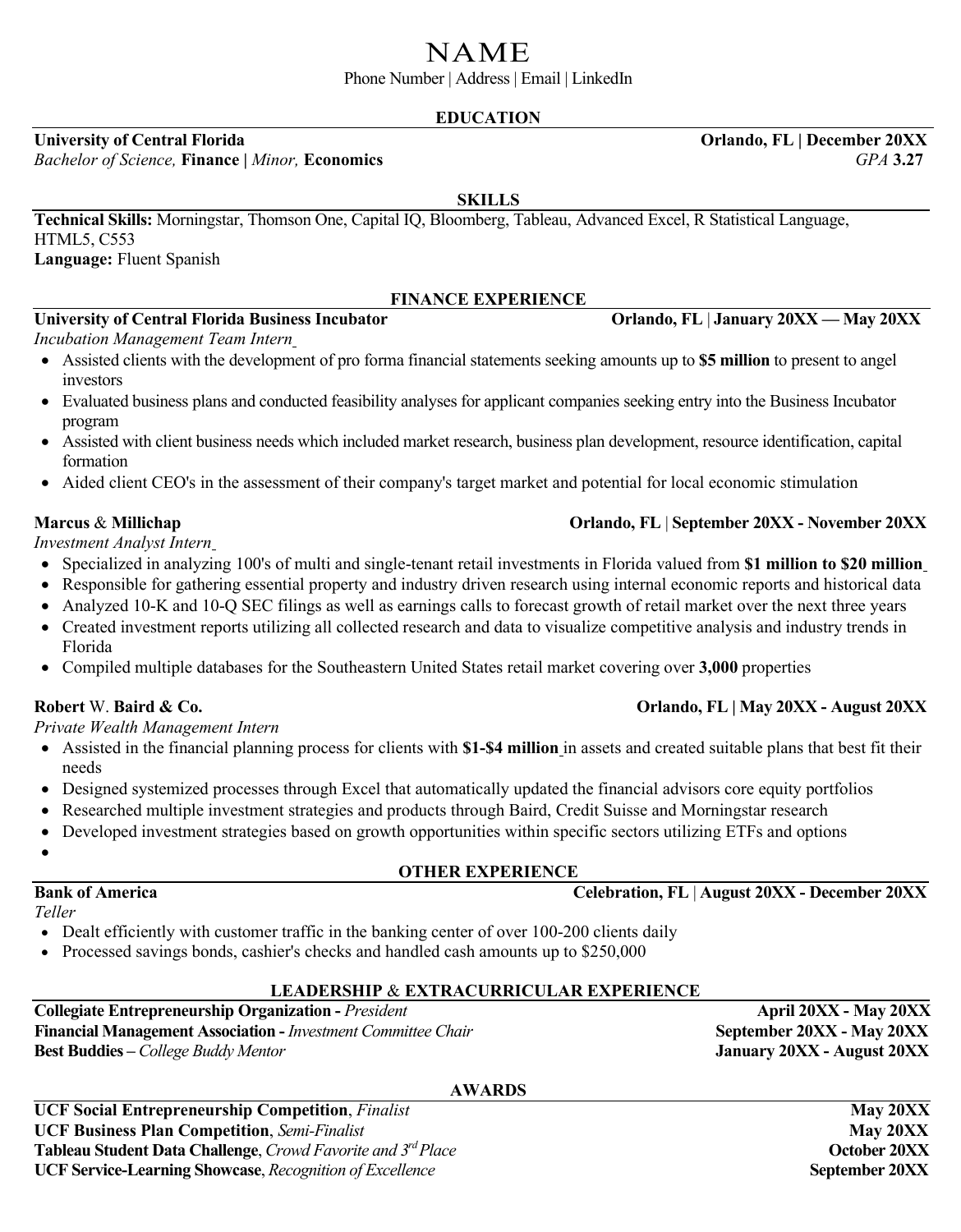# **NAME**

Address Phone Number Email

# **EDUCATION**

Bachelor of Science in Hospitality Management May XXXX Minor: Spanish **University of Central Florida**, Orlando, FL

# **SKILLS**

Language: Conversational Spanish Technical: Adobe Photoshop, Synxis, CLS, SABRE

## **HOSPITALITY EXPERIENCE**

# **ABC Hotel and Suites** *Guest Service Intern*

- New York, NY April 20XX-May 20XX • Converse with guests during check-in allowing them to feel comfortable and safe knowing that their satisfaction is of top priority to the hotel
	- Provide outstanding customer service by anticipating guests' service needs and responding promptly to requests from guests and other departments
	- Input and retrieve information from the hotel database, confirm guest information and room rate, code electronic keys, promote marketing programs, provide a welcome packet and provide each guest with a bell person to accompany them to their rooms

**123 Restaurant** *Hostess* Orlando, FL<br>Miami. FL September 20XX - April 20XX<br>Miami. FL September 20XX - September 20XX January 20XX - September 20XX

- Greeted guests, took them to their tables, and ensured the quantity of menus was sufficient to cater to the number of guests
- Answered the telephone with excellent phone etiquette, booked reservations, and provided answers to guest inquiries
- Estimated wait times for guests, monitored the guest waiting list, and ensured that the needs of the guests were met while they were waiting
- Monitored the table rotation and made sure that each member of the wait staff got a fair amount of tables

# **OHER EXPERIENCE**

# **City of Orlando Parks and Recreation** *Park Assistant*

- Orlando, FL January 20XX-May 20XX • Acted as a frontline service member by greeting guests, providing information on the parks programs and assisting guests with membership registrations and logins
	- Initiated cleanup of database and files by restoring organization to personnel, financial and operational records and accelerated data input, processing and retrieval times
	- Praised by management for the quality and timeliness of reports, attention to detail, exemplary customer service delivery and team-player attitude

# **INVOLVEMENT**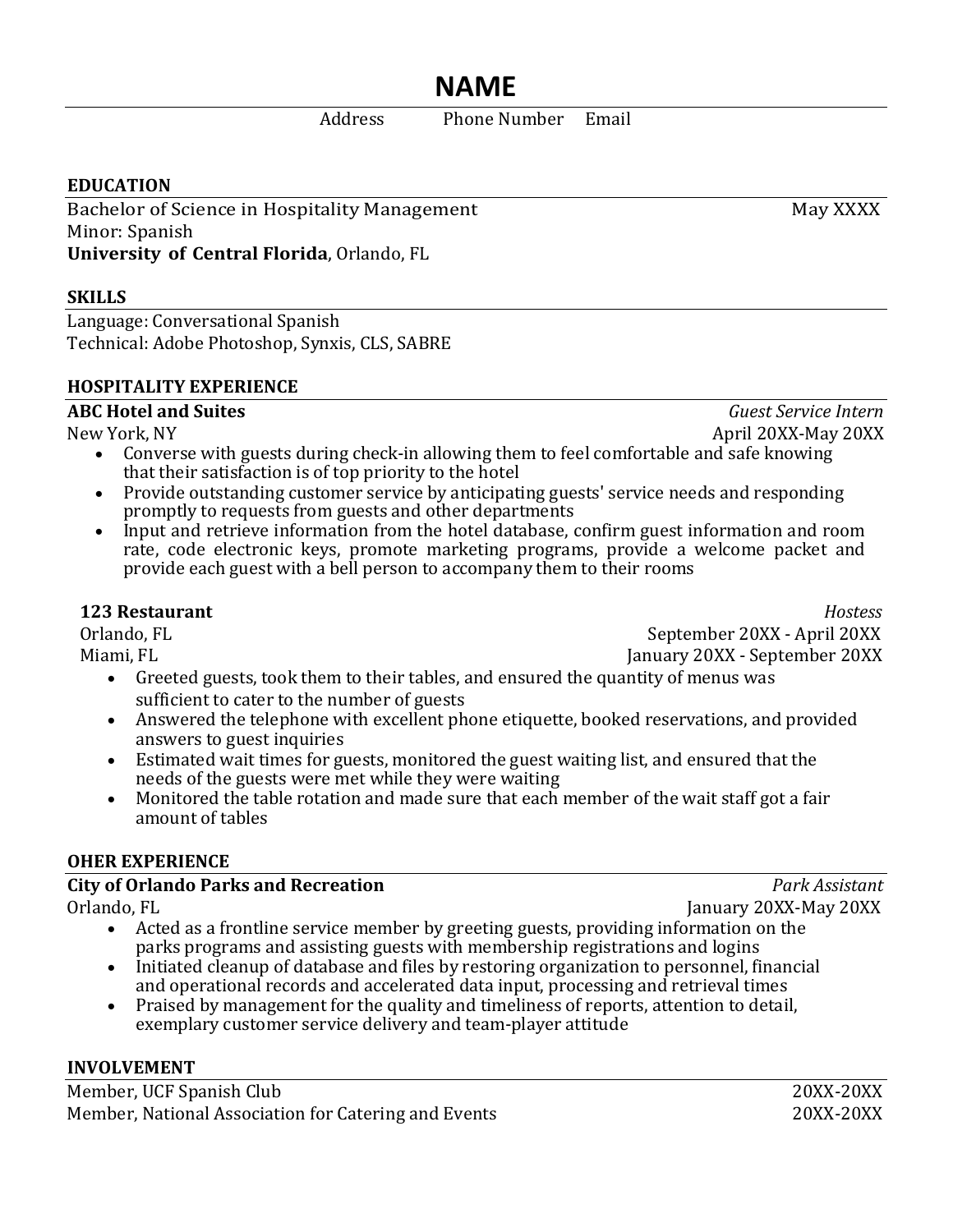# **NAME** ADDRESS •PHONE•[EMAIL](mailto:JessicaRLupo@gmail.com)•[LINKEDIN](mailto:JessicaRLupo@gmail.com)

#### **EDUCATION AND AWARDS**

*Competitor, National Collegiate Sales Competition & National Sales Challenge* 20XX – Present

**University of Central Florida,** Bachelor of Science, Integrated Business, *GPA: 3.75* May 20XX

- Honors: UCF Grant, Florida Bright Futures, Failure Competition Scholarship Recipient, Forbes 30 Under 30 Scholar, Out for Undergrad
- Leadership: LEAD Scholars Academy; Civic Engagement Scholars Track, Delta Sigma Pi, I-Corps NSF, President's Leadership Council

#### **Broward College,** Associate in Arts, GPA: 3.86 May 20XX

- Honors: Associate in Arts with Highest Honors, Florida Bright Futures, Robert Elmore Honors Award
- Leadership: *Vice President* Phi Beta Lambda*, Finance Ambassador* Phi Theta Kappa, *Secretary* Accounting Student Association, *Senator*

#### **RELEVANT EXPERIENCE**

**Microsoft**, Redmond, WA May 20XX – Aug 20XX – Aug 20XX – Aug 20XX – Aug 20XX – Aug 20XX – Aug 20XX – Aug 20XX

#### *Finance Rotation Program Intern*

- Supported Business Planning, Strategy & Deal Economics within Worldwide Commercial Business working on multiple projects at a time
- Fostered various relationships across business units to ideate together and ultimately create a health index in PowerBI utilized by executives
- Effectively used resources and learned as much about the business, sales models, and Azure as possible to support various projects
- Analyzed current sales models and understood the impact of deal economics and how deal structure plays a key role into company financials

### **Goldman Sachs**, Jersey City, NJ May 20XX – Aug 20XX – Aug 20XX – Aug 20XX – Aug 20XX – Aug 20XX – Aug 20XX – Aug 20XX

### *IMD Corporate Controllers Summer Analyst - Private Wealth Management*

- Performed daily, weekly, and monthly data analysis related to Incentive Fees reported by the Private Wealth Management team
- Meticulously prepared the monthly Asset Capital Management report, tracking P&L performance for Goldman Sachs executives
- Assisted in various regulatory filings such as Form BD and SEC Custody by testing data quantitatively and qualitatively
- Collaborated with **8** Summer Analysts in Salt Lake City, New York, and New Jersey to create Funding Bond deliverables in the form of an updated Confluence Page, E-Learning Module, and a presentation explaining their importance within Goldman Sachs

#### **OTHER EXPERIENCE**

# **Resident Assistant, Orlando, FL <b>Aug 20XX** – Aug 20XX – Aug 20XX – Aug 20XX – Aug 20XX

- **University of Central Florida**
	- Created and maintained a positive living environment designed to link community, faculty, and residents, often resolving conflict
	- Responded in a timely manner to incidents while on and off duty to ensure the safety of over **2,500** residents at Knights Circle, the largest university-affiliated housing in the nation and UnionWest, a **15**-acre creative village in Downtown Orlando with over **600+** residents

#### **LEADERSHIP**

**Competitor, Collegiate DECA** 20XX – Present

• *2nd Place, Business to Business Marketing (20XX), 3rd Place, Professional Selling (20XX)*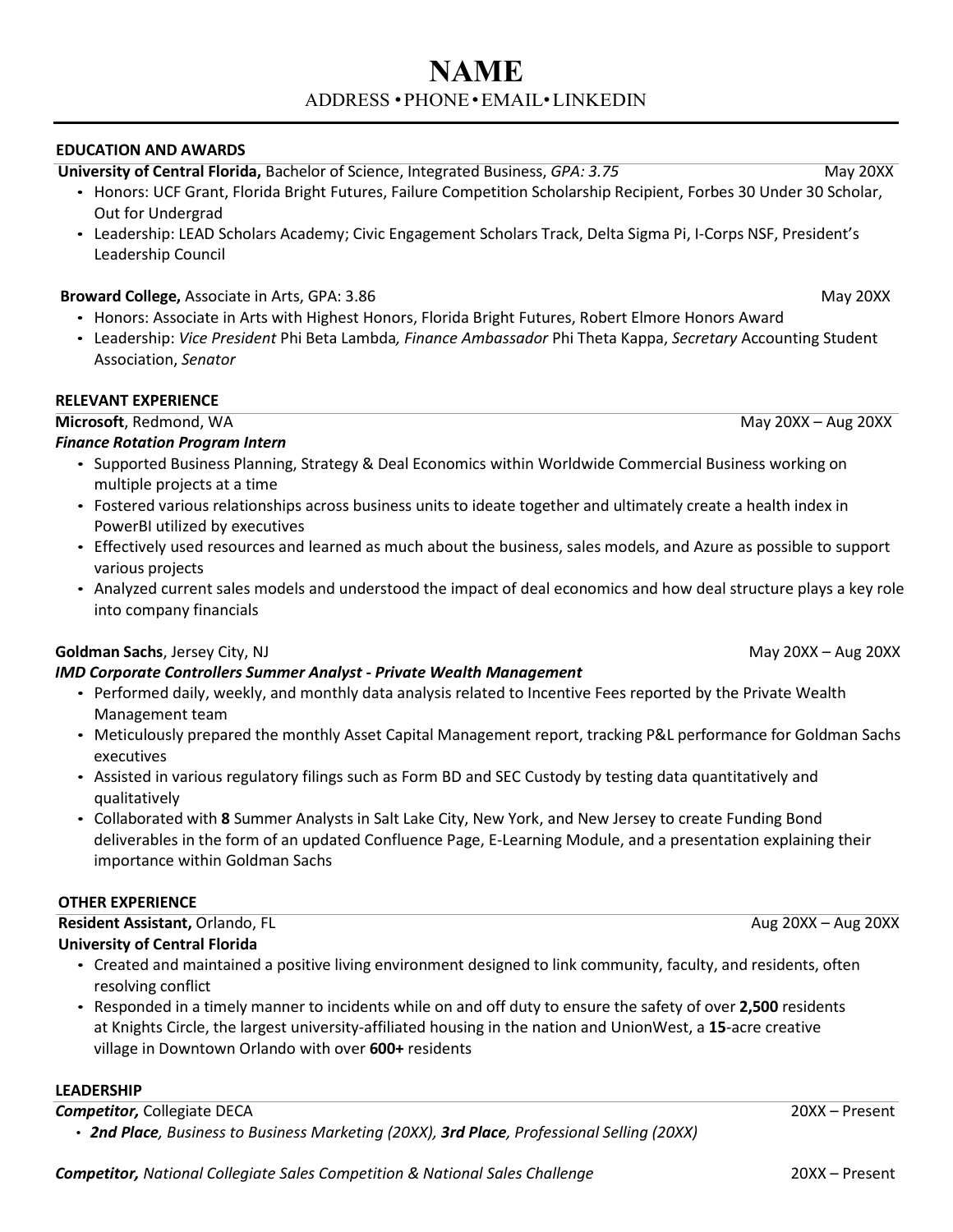# **NAME**

Address Phone Number *Email [LinkedIn](http://www.linkedin.com/in/mizzoustudent)*

# **EDUCATION**

**Bachelor of Arts in Interdisciplinary Studies** University of Central Florida Emphasis: Spanish, International Business, Marketing May 20XX

# **WORK EXPERIENCE**

**Community Advisor,** *University of Central Florida* Orlando, Florida January 20XX– Present

- Hold weekly information session for new and current residents at residential hall witha participation of 20 to 30 students
- Initiate five individual community activities to encourage students' interaction, involvement and academic competence
- Assist communication between 500 student residents and staff members ofresidential hall and campus dining services
- Advise students on stress reducing, adapting to college and time management 5 hours per week

## **Digital Media Intern,** *Division D* Orlando, Florida

May 20XX– August 20XX

- Assisted the sales team and account management team in campaign developmentand management
- Established contacts in three new publishers to grow Division-D network
- Cooperated with account management team on campaign optimizations to ensureclient satisfaction

# **Front Desk Guest Service Representative,** *Holiday Inn* **Constantive,** *Orlando***,** *Florida*

August 20XX– January 20XX

- Listened to the need of guests of the hotel and provided excellent customer service
- Performed bookkeeping activities, such as balancing accounts and conducting nightly audits
- Solved problems for customers, demonstrating patience and empathy to hotel patrons

# **LEADERSHIP AND ACTIVITIES**

External Philanthropy Chair, *Phi Kappa Theta Fraternity* August 20XX - August 20XX

- Plan, schedule, and execute philanthropic events and ensure chapter participation
- Guide Philanthropy Committee's 6 members to delegate tasks and assist in planning
- Educate members and event participants about the chapter's philanthropic goals

Vice President, *Spanish Club* January 20XX - July 20XX

- Assist President in all planning, meeting execution, and professional development for members
- Serve as liaison between leadership and members to educate, inform, and provide both positive and constructive feedback to each group

# **SKILLS**

Adobe InDesign • Photoshop • Illustrator • Spanish (Fluent)

GPA: 3.9/4.0